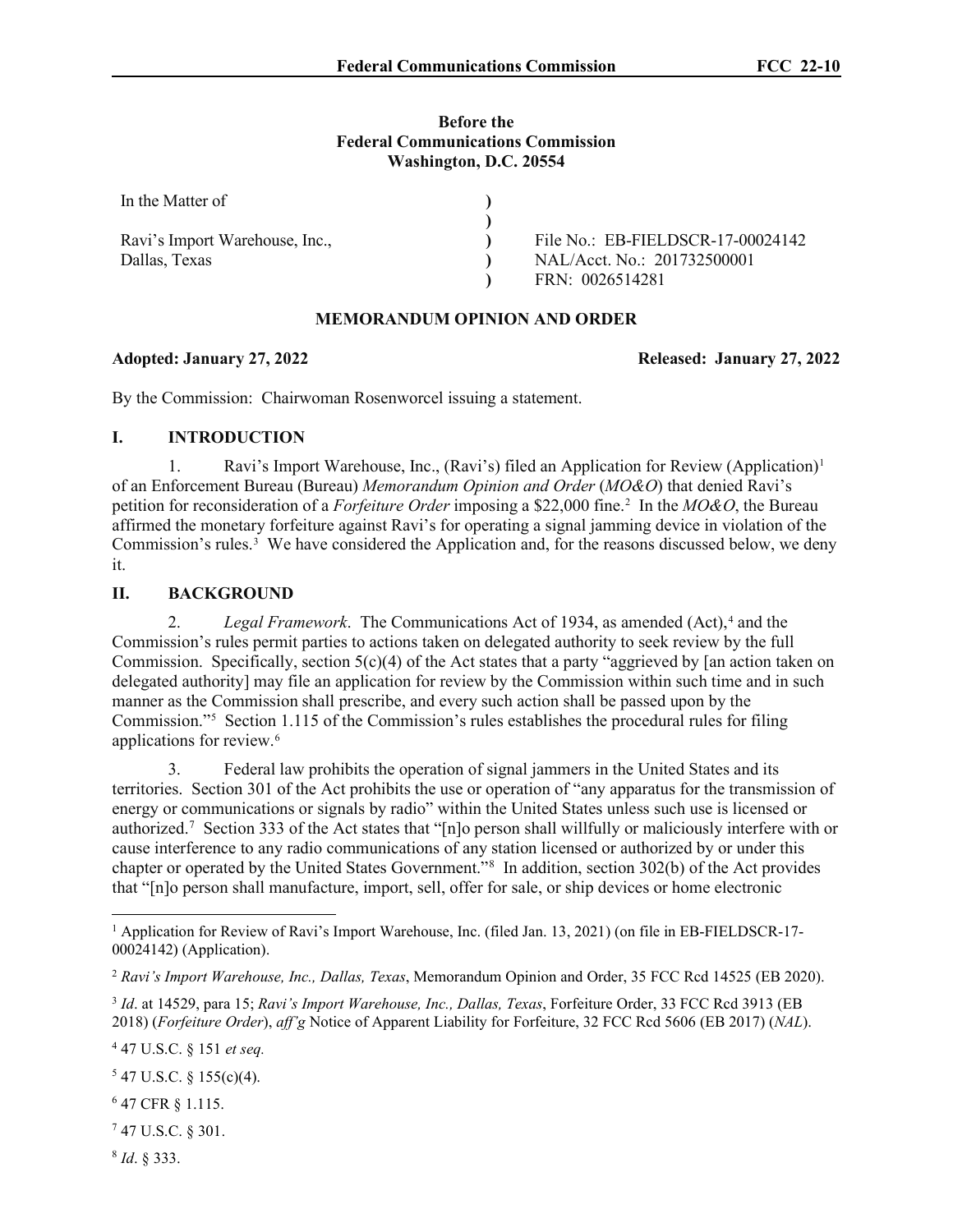equipment and systems, or *use* devices, which fail to comply with regulations promulgated pursuant to this section."[9](#page-1-0) The regulations implementing section 302 of the Act include those codified in sections 2.805 and 15.1(c) of the Commission's rules, which provide that radio frequency devices must be authorized by the Commission before operation.[10](#page-1-1) Jamming devices cannot be certified or authorized because their primary purpose is to block or interfere with authorized radio communications and, therefore, their use would compromise the integrity of the nation's communications infrastructure. Thus, jamming devices cannot comply with the Commission's technical standards and cannot be operated lawfully by consumers in the United States or its territories.<sup>[11](#page-1-2)</sup>

4. *Factual Background*. On April 10, 2017, an agent from the Bureau's Dallas Field Office responded to a complaint from an AT&T representative asserting that an AT&T base station was receiving interference from what appeared to be a jamming device. The AT&T representative had separately, and using his own equipment, determined that the jammer was likely located within Ravi's commercial establishment. After arriving at the company's location, the agent spoke with Anita Bhatia (Bhatia), who stated that she was the owner of Ravi's. Bhatia admitted to the agent that Ravi's used a signal jammer and did so as a means of preventing its employees from using mobile phones while at work. She also acknowledged that, in February 2017, the AT&T representative had warned her adult son against the operation of a signal jammer. Bhatia further stated that she had disposed of the jammer shortly before the agent's arrival. Bhatia declined to voluntarily retrieve and surrender the device to the agent, and she also refused to identify the specific dumpster in which she had disposed of the device. Instead, the Bureau concluded, based on Ravi's admission, Bhatia offered to sell the signal jammer to the agent. The agent declined the offer and issued a Notice of Unlicensed Radio Operation informing Ravi's that the operation of a signal jammer is illegal. $12$ 

5. On July 26, 2017, the Bureau issued a Notice of Apparent Liability for Forfeiture, proposing a \$22,000 forfeiture against Ravi's for its apparent willful violation of sections 301, 302(b), and 333 of the Act and sections 2.805(a) and 15.1(c) of the Commission's rules stemming from its operation of a signal jammer.[13](#page-1-4) The proposed forfeiture included a \$10,000 fine for operation without an instrument of authorization, a \$7,000 fine for causing interference to authorized communications, and a \$5,000 upward adjustment for egregious conduct.<sup>[14](#page-1-5)</sup> On August 21, 2017, Ravi's submitted a response to the *NAL*. [15](#page-1-6) In the NAL Response, Ravi's affirmed the core facts establishing that it violated the Act and the Commission's rules but argued that the Bureau misapplied relevant law and Commission precedents in proposing a \$22,000 monetary forfeiture.<sup>16</sup> On April 26, 2018, after considering Ravi's arguments in the NAL Response, the Bureau issued the *Forfeiture Order* rejecting those arguments and imposing a \$22,000 penalty.<sup>17</sup>

<span id="page-1-4"></span><sup>13</sup> *NAL*, 32 FCC Rcd 5606.

<span id="page-1-6"></span><sup>15</sup> *See* NAL Response.

<span id="page-1-7"></span><sup>16</sup> *Id.* at 1-2.

<span id="page-1-0"></span> $9$  *Id.* § 302a(b) (emphasis added).

<span id="page-1-1"></span><sup>10</sup> *See* 47 CFR §§ 2.805, 15.1(c).

<span id="page-1-2"></span><sup>11</sup> *See* 47 U.S.C. §§ 301, 302a(b), 333; 47 CFR §§ 2.805, 15.1(c).

<span id="page-1-3"></span><sup>12</sup> *Forfeiture Order,* 33 FCC Rcd at 3913-3914, para. 2; *NAL*, 32 FCC Rcd at 5607, para. 3; Ravi's Import Warehouse, Inc., Response to Notice of Apparent Liability for Forfeiture at 1, para. 3 (Aug. 21, 2017) (on file in EB-FIELDSCR-17-00024142) (NAL Response).

<span id="page-1-5"></span><sup>14</sup> *See Forfeiture Order*, 33 FCC Rcd at 3916, para. 8.

<span id="page-1-8"></span><sup>17</sup> *See Forfeiture Order*, 33 FCC Rcd at 3916, para. 8.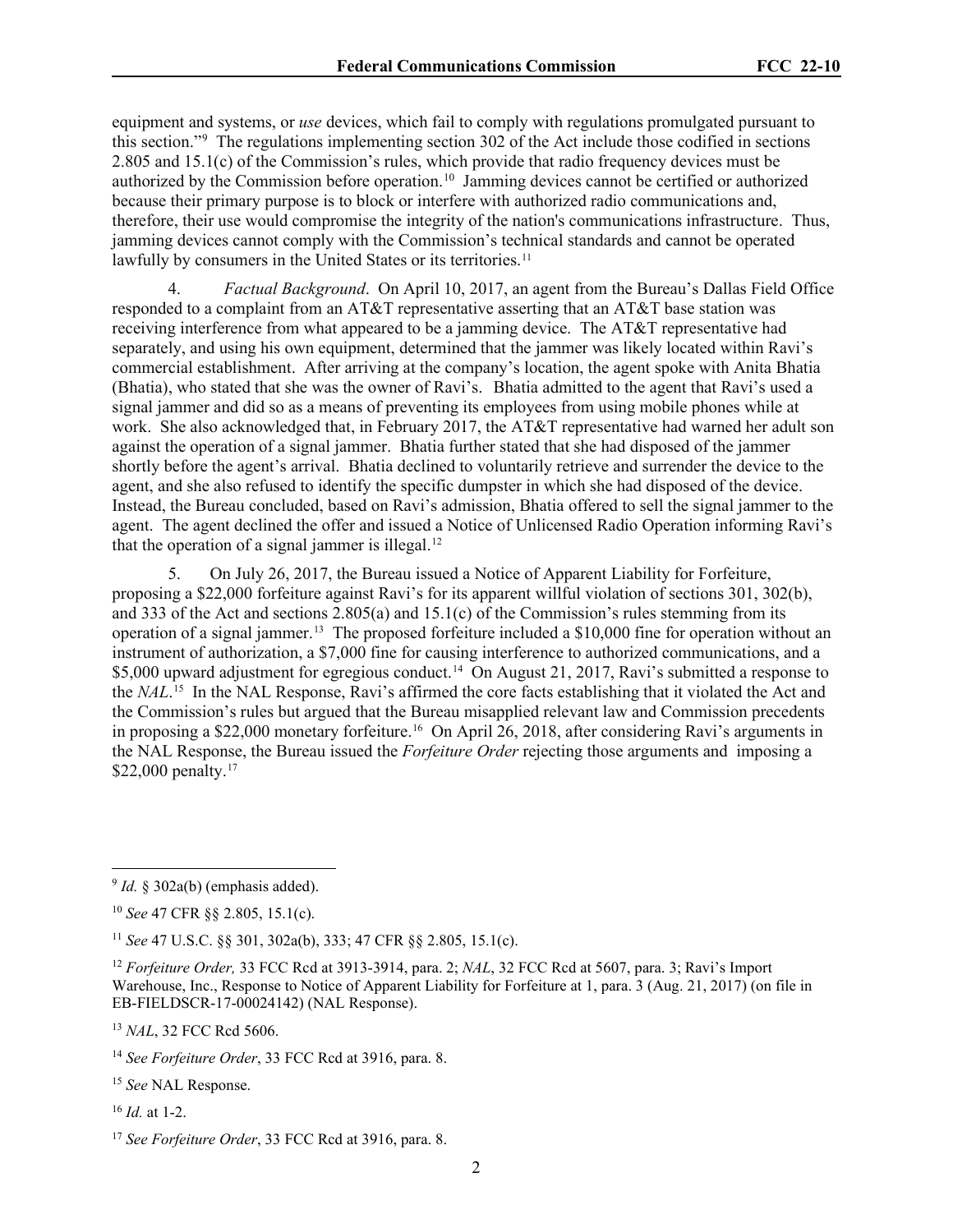6. On May 29, 2018, Ravi's sought reconsideration of the Bureau's *Forfeiture Order*. [18](#page-2-0) In its Petition, Ravi's again admitted to violating the Commission's rules by operating the signal jamming device, but raised three new arguments for reducing the amount imposed by the *Forfeiture Order*: (a) Ravi's has a history of compliance with the Commission's rules,[19](#page-2-1) (b) throwing the jamming device in a dumpster was the legal equivalent of voluntary relinquishing it,[20](#page-2-2) and (c) the owner of Ravi's never offered to sell the jamming device to the agent.[21](#page-2-3) After considering the Petition, on December 15, 2020, the Bureau denied the Petition on procedural grounds finding that because Ravi's could have raised these new facts and arguments in the NAL Response but did not,<sup>[22](#page-2-4)</sup> they were procedurally barred from raising them. The Bureau's order also reviewed the merits of Ravi's arguments and rejected them.<sup>[23](#page-2-5)</sup> The Bureau then affirmed the \$22,000 forfeiture.<sup>[24](#page-2-6)</sup>

7. On January 14, 2021, Ravi's filed the Application seeking our review of the *MO&O*. [25](#page-2-7) In the Application, Ravi's reiterated its arguments in the Petition for reducing the forfeiture amount.<sup>[26](#page-2-8)</sup>

#### **III. DISCUSSION**

8. After careful consideration of the record, we deny the Application and affirm the forfeiture penalty. As discussed below, the Application fails to address any of the procedural defects for which the Petition for Reconsideration was denied as well as failing on the merits.

#### **A. Ravi's Failed to Challenge the Procedural Bar of its New Arguments in the Petition.**

9. Ravi's Application admits that it used an illegal signal jamming device,  $27$  but requests that the Commission revisit the arguments made in the Petition both against the Bureau's \$5,000 upward adjustment<sup>[28](#page-2-10)</sup> and for an additional downward adjustment.<sup>[29](#page-2-11)</sup> Ravi's Application, however, ignores the primary holding in the *MO&O*, which denied the Petition because, in violation of the Commission's procedural rules, Ravi's relied on facts and arguments not previously presented.<sup>30</sup> The Application, however, does not even mention the Bureau's conclusion that Ravi's new arguments were barred, let alone argue that the Bureau misapplied the Commission's rules in barring the Petition's arguments. Thus, the procedural bar of all of Ravi's new arguments in the Petition stands, and the Application, which asks us to revisit those same arguments, is denied.

#### **B. The Bureau Correctly Found that Arguments in the Petition Are Barred**

10. Even if Ravi's had requested that we overturn the Bureau's decision that the Commission's rules barred consideration of the Petition's arguments, based on the record in this case, we

<span id="page-2-3"></span><sup>21</sup> *See id.* at 4-5.

<span id="page-2-4"></span><sup>22</sup> *See* 47 CFR § 1.106(c)(1).

<span id="page-2-5"></span><sup>23</sup> *See MO&O,* 35 FCC Rcd 14525, 14528-14529, paras. 11-13.

- <span id="page-2-8"></span><sup>26</sup> *Id*. at 3-6.
- <span id="page-2-9"></span><sup>27</sup> *Id.* at 2.

<span id="page-2-10"></span><sup>28</sup> *Id.* at 3-6.

<span id="page-2-11"></span><sup>29</sup> *Id*.

<span id="page-2-0"></span><sup>&</sup>lt;sup>18</sup> Petition for Reconsideration of Ravi's Import Warehouse, Inc. (filed May 29, 2018) (on file in EB-FIELDSCR-17-00024142) (Petition).

<span id="page-2-1"></span><sup>19</sup> *See* Petition at 3.

<span id="page-2-2"></span><sup>20</sup> *See id.* at 3-4.

<span id="page-2-6"></span><sup>24</sup> *Id.* at 14529, para 14.

<span id="page-2-7"></span><sup>25</sup> *See* Application.

<span id="page-2-12"></span><sup>30</sup> *See MO&O*, 35 FCC Rcd 14525, 1427-14528, para 10.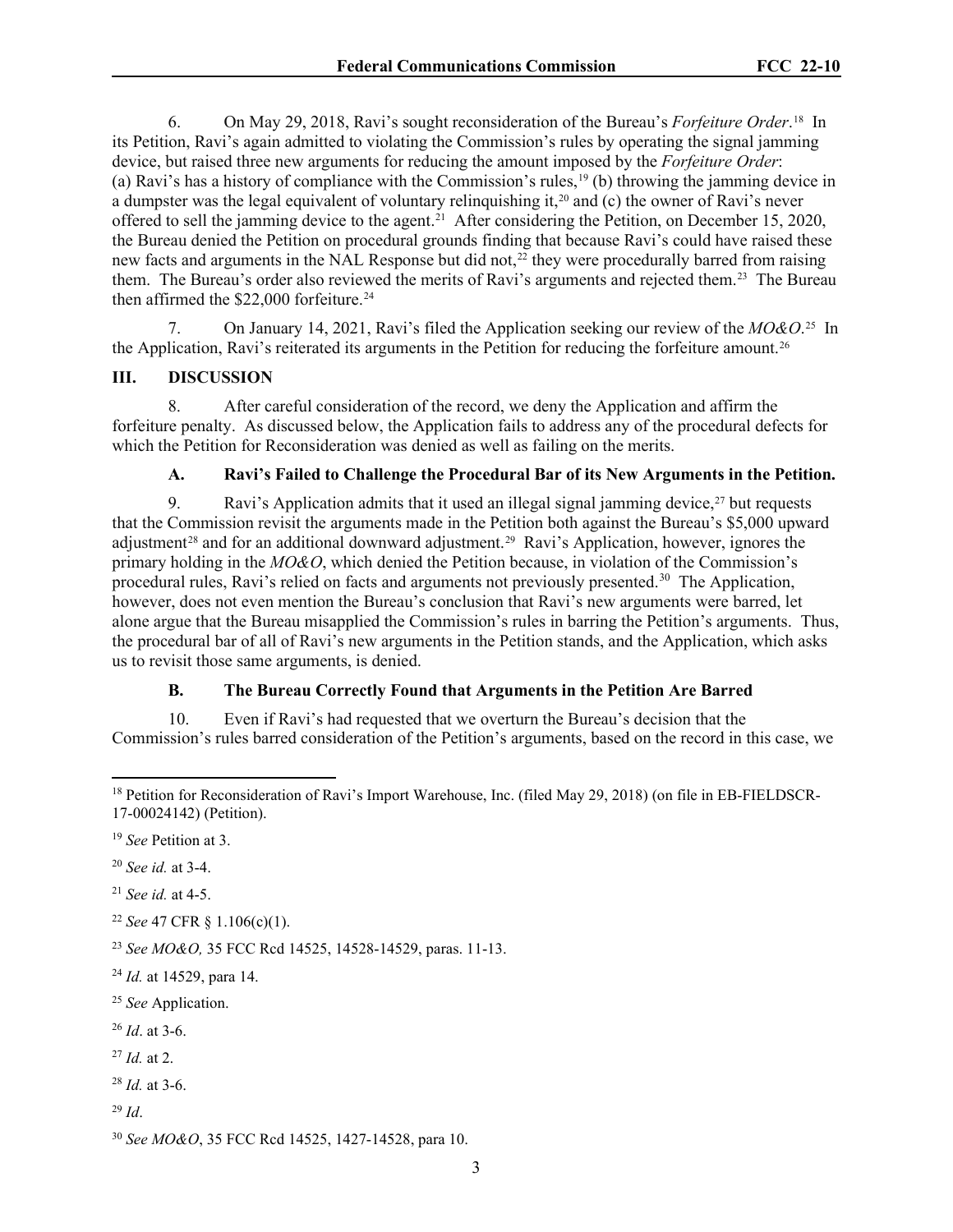would have denied that request. Section 1.106(c) of the Commission's rules authorizes the Bureau to grant a petition for reconsideration that relies on new facts or arguments only if those facts or arguments relate to events that have occurred, or circumstances that have changed, since the last opportunity to present such matters; when the petition relies on facts or arguments unknown to the petitioner until after his last opportunity to present those facts or arguments; or when the Bureau determines that consideration of the new facts or arguments is required in the public interest.[31](#page-3-0) We find that Ravi's arguments in the Petition were new and unrelated to the arguments it made in the NAL Response. In the NAL Response, Ravi's arguments included a factual disagreement that had no bearing on the forfeiture amount<sup>[32](#page-3-1)</sup> and an argument based on a section of the Commission's rules that only applies to broadcast licensees.[33](#page-3-2) The Petition, on the other hand, argued for forfeiture reduction on completely different grounds.<sup>34</sup> Moreover, Ravi's did not assert that the Petition's new arguments were based on new events or changed circumstances.[35](#page-3-4) Nor did Ravi's advance any argument why the public interest would be served by deviating here from our well-established principle that "[w]e cannot allow [a party] to sit back and hope that a decision will be in its favor and then, when it isn't, to parry with an offer of more evidence. No judging process in any branch of government could operate efficiently or accurately if such a procedure were allowed."[36](#page-3-5) Thus, we find that the Bureau was correct to bar these arguments from consideration.

### **C. The Bureau's Merits Decision Was Correct**

11. In addition to upholding the Bureau's finding that Ravi's arguments in the Petition are procedurally barred, we alternatively and independently deny the application for review and affirm the imposition of liability for a forfeiture on the merits. We agree with, and adopt, the reasoning of the Regional Director in its entirety. Ravi's conceded the central facts to support a conclusion that it had violated sections 301 and 302(b) of the Act and sections 2.805(a) and 15.1(c) of the Commission's rules by operating a radiofrequency device without authority from the Commission and section 333 of the Act by willfully causing interference to AT&T.<sup>37</sup>

12. We also conclude that the Bureau correctly dismissed the arguments in the Petition for Reconsideration on the merits.[38](#page-3-7) In the *MO&O*, the Bureau rejected Ravi's arguments to reduce the forfeiture amount finding that Ravi's (1) had no history of compliance with the Commission's rules, (2) had not surrendered the jamming device to the Commission, and (3) had been inconsistent in its statements as to whether it had offered to sell the jamming device to a Commission Agent.<sup>[39](#page-3-8)</sup>

13. First, we agree with the Bureau that Ravi's has no history of compliance with the Commission's rules and that no forfeiture reduction was warranted on that ground. [40](#page-3-9) Ravi's argues that the Bureau should have used a different standard: a forfeiture reduction for having neither a history of

<span id="page-3-3"></span><sup>34</sup> *See supra* para 6*; MO&O,* 35 FCC Rcd 14525, 14527-14528, para 10.

<span id="page-3-4"></span><sup>35</sup> 47 CFR § 1.106(c).

<span id="page-3-5"></span><sup>36</sup> *GLH Communications, Inc.*, Order on Reconsideration, 33 FCC Rcd 5926, 5928-29, para. 8 & nn.27-28 (2018) (quoting *Colorado Radio Corp. v. FCC*, 118 F.2d 24, 26 (D.C. Cir. 1941)), *aff'd*, 930 F.3d 449 (D.C. Cir. 2019).

<span id="page-3-6"></span><sup>37</sup> *Forfeiture Order*, 33 FCC Rcd at 3915, para. 5. *See* 47 U.S.C. §§ 301, 302a(b), 333; 47 CFR §§ 2.805(a), 15.1(c).

<span id="page-3-7"></span><sup>38</sup> The conclusions made in the *MO&O* are hereby adopted and incorporated by reference. *See MO&O*, 35 FCC Rcd at 14528-14529, paras. 11-13

<span id="page-3-8"></span><sup>39</sup> *See id.*

<span id="page-3-0"></span> $31$  47 CFR  $\S$  1.106(c).

<span id="page-3-1"></span><sup>32</sup> *See Forfeiture Order*, 33 FCC Rcd 3913, 3915, para. 6.

<span id="page-3-2"></span><sup>33</sup> *Id.* at para 7.

<span id="page-3-9"></span><sup>40</sup> *See id.* at 14528, para. 11.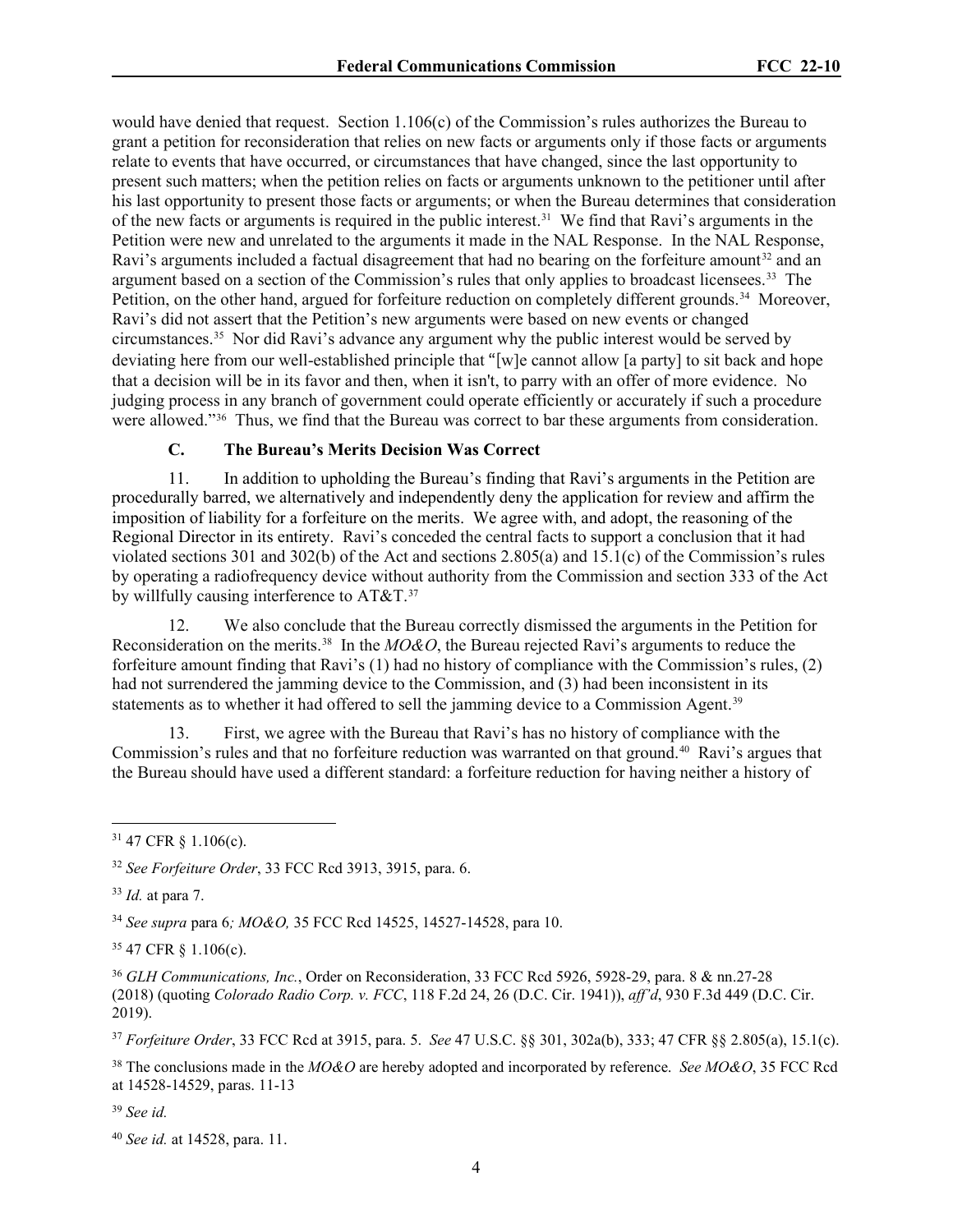compliance nor a history of violations. [41](#page-4-0) Ravi's cites no precedent, however, for the Commission ever having used such a standard, and we decline to adopt a standard that would have us depart from duly adopted forfeiture amounts based on nothing but an argument that the violation was a first offense. Second, we agree with the Bureau that throwing away a jamming device is not the same as surrendering that device because disposal in a dumpster does not definitely remove the device from the stream of commerce. [42](#page-4-1) Thus, no forfeiture reduction for surrender of the jamming device is warranted. Last, we agree with the Bureau that Ravi's response to the issue of whether it offered to sell the jamming device has been inconsistent,<sup>[43](#page-4-2)</sup> as it first accepted the accusation as true in its NAL Response<sup>[44](#page-4-3)</sup> and later rejected it in the Petition.[45](#page-4-4) We see no reason, therefore, to eliminate the increased forfeiture amount for egregiousness.[46](#page-4-5)

### **IV. CONCLUSION**

14. Upon review of the Application and the entire record, and for the foregoing reasons, we affirm the imposition of the \$22,000 monetary forfeiture against Ravi's.

#### **V. ORDERING CLAUSES**

15. **ACCORDINGLY, IT IS ORDERED** that, pursuant to section 5(c)(5) of the Act and section 1.115 of the Commission's rules, the Application for Review filed by Ravi's Import Warehouse, Inc., **IS DENIED**. [47](#page-4-6)

16. **IT IS FURTHER ORDERED** that the *MO&O* **IS AFFIRMED** and that pursuant to section 503(b) of the Act and section 1.80 of the Commission's rules, Ravi's Import Warehouse, Inc., **SHALL PAY A MONETARY FORFEITURE** in the amount of Twenty-Two Thousand Dollars (\$22,000) as specified in the *MO&O*. [48](#page-4-7)

17. **IT IS FURTHER ORDERED** that a copy of this *Memorandum Opinion and Order* shall be sent by first class mail and certified mail, return receipt requested, to Ravi's Import Warehouse, Inc., Attn: Anita Bhatia, 11029 Harry Hines Boulevard, Dallas, Texas 75229 and to Daniel J. Alpert, Esq., 2120 N. 21st Rd., Arlington, VA 22201.

#### FEDERAL COMMUNICATIONS COMMISSION

Marlene H. Dortch Secretary

<span id="page-4-4"></span><sup>45</sup> *See* Petition at 4-5.

<span id="page-4-5"></span><sup>46</sup> Any entity that is a "Small Business Concern" as defined in the Small Business Act (Pub. L. 85-536, as amended) may avail itself of rights set forth in that Act, including rights set forth in 15 U.S.C. § 657, "Oversight of Regulatory Enforcement," in addition to other rights set forth herein.

<span id="page-4-6"></span><sup>47</sup> 47 U.S.C. § 155(c)(5); 47 CFR § 1.115.

<span id="page-4-7"></span><sup>48</sup> 47 U.S.C. § 503(b); 47 CFR § 1.80.

<span id="page-4-0"></span><sup>41</sup> *See* Application at 6.

<span id="page-4-1"></span><sup>42</sup> *See MO&O*, 35 FCC Rcd at 14528 para. 12.

<span id="page-4-2"></span><sup>43</sup> *See id.* at para. 13.

<span id="page-4-3"></span><sup>44</sup> *See* NAL Response at 1, para. 3 (agreeing with all of the operative facts in the Background section of the Notice of Apparent liability except for Ravi's owner asking the agent to retrieve the jamming device from a trash dumpster).